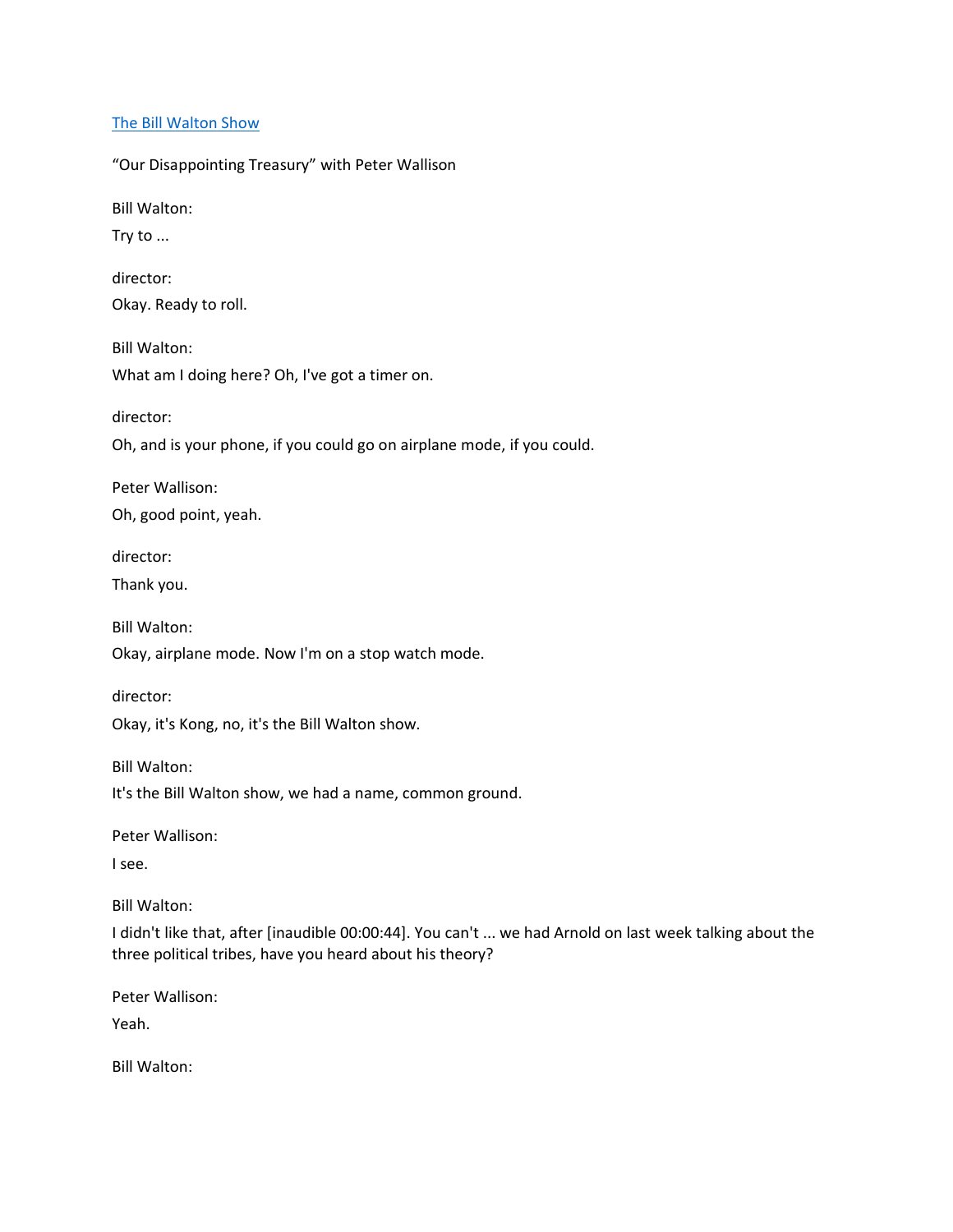He thinks there's progressives, and conservatives and libertarians. The three live in separate moral universes.

Peter Wallison:

Yes.

Bill Walton:

One of the reasons we don't communicate is that what somebody progressive thinks is a good thing is different than what you or I might think is a good thing. That's why we don't find common ground, although we're fighting a surprising amount of it here, so we'll see.

Peter Wallison:

Yeah, well this is a major demographic issue. I mean, people are sorting out.

Bill Walton:

Yeah.

Peter Wallison:

People are going to live with other people who share the same views. That's why we're having this strange stuff.

director:

[crosstalk 00:01:29] We're rolling now.

Bill Walton:

Okay, we've got to get the show rolling, alright. And actually Peter, we don't have any restrictions on what we get to talk about.

director:

Right.

Peter Wallison:

Wow.

Bill Walton:

The only issue we'll have is how to promote it.

Peter Wallison:

Okay.

Bill Walton:

Peter and Bill talked about 53 things, we're not sure exactly what's the point across, but it's really interesting.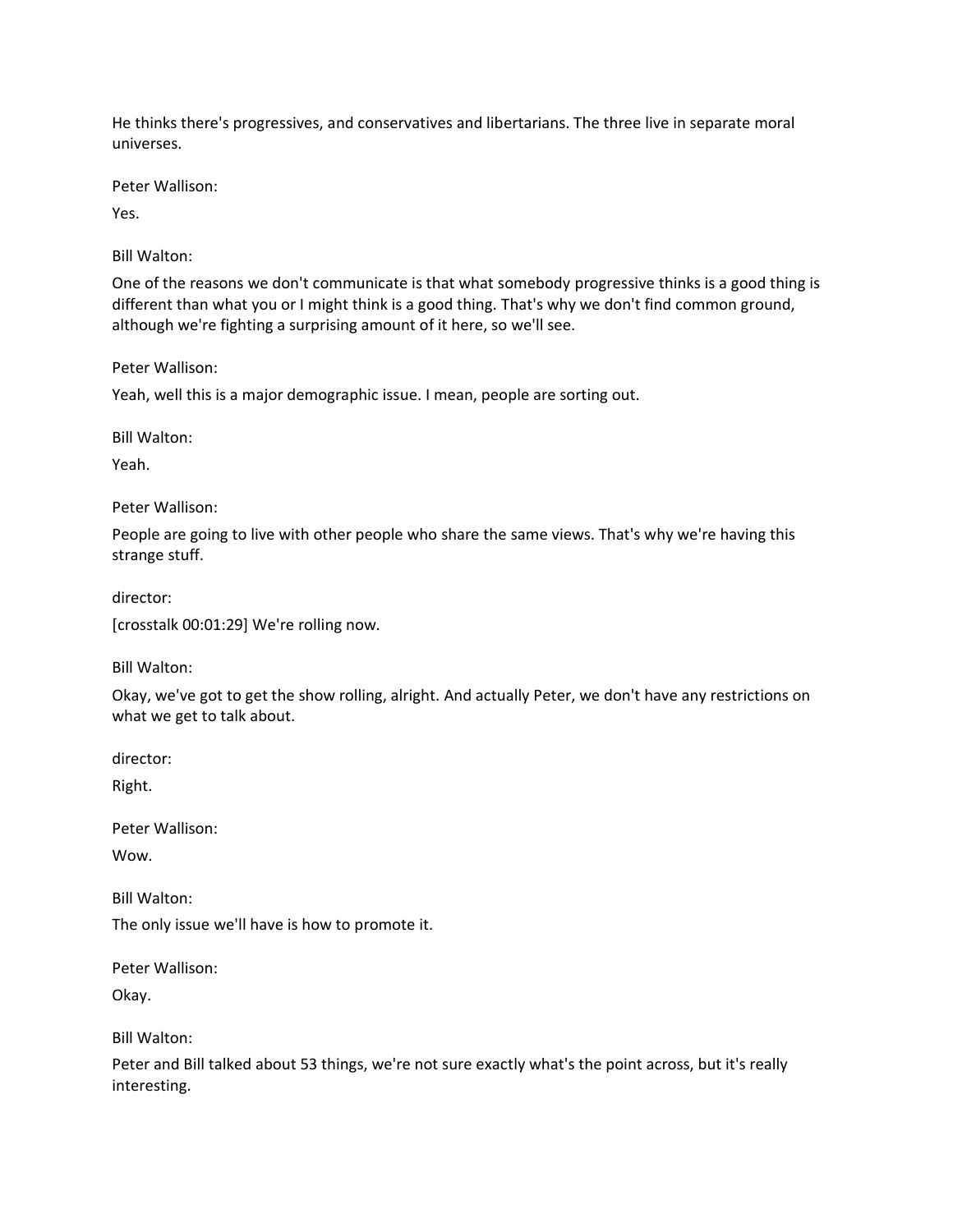Peter Wallison:

Yeah, well I think most people will find it that way.

Bill Walton: Okay, are we rolling now?

director:

Yes we are, standby, okay ... alright, here we go, lots of good energy, and when you are ready, go.

Bill Walton:

I'm joined today by Peter Wallison, who is with the American Enterprise Institute, and is the Arthur Burns fellow and financial policy studies, where he researches banking, insurance and securities regulation. As a general council of the U.S. Treasury department, he had a significant role in the development of the Reagan Administrations proposals for the de-regulation of the financial services industry. He is author of many books, but most recently he is the author of hidden in plain sight, which is about the causes, the real causes of the financial meltdown in 2008. Peter, welcome.

Peter Wallison:

Great to be with you, Bill.

Bill Walton:

Great to have you here. You wrote something interesting in the Wall Street Journal a couple of weeks ago, the title of which is, 'The Trump Treasury is disturbing regulatory turn.' That's a subject that you know something about. What is happening at treasury that's a cause for alarm?

Peter Wallison:

Well, nothing is happening at treasury, and those few things that are happening at treasury are alarming. The thing that worries me most, is something called the use of the financial stability oversight council, which was set up by the Dodd Frank act. We call it the FSOC, financial stability, FSOC. It's a council of all of the financial regulators in the federal government, they're all together.

Bill Walton: So, the treasury, SCC= Peter Wallison: Treasury, SCC, CFT, that is the-Bill Walton: Federal reserve. Peter Wallison: Federal reserve. Bill Walton: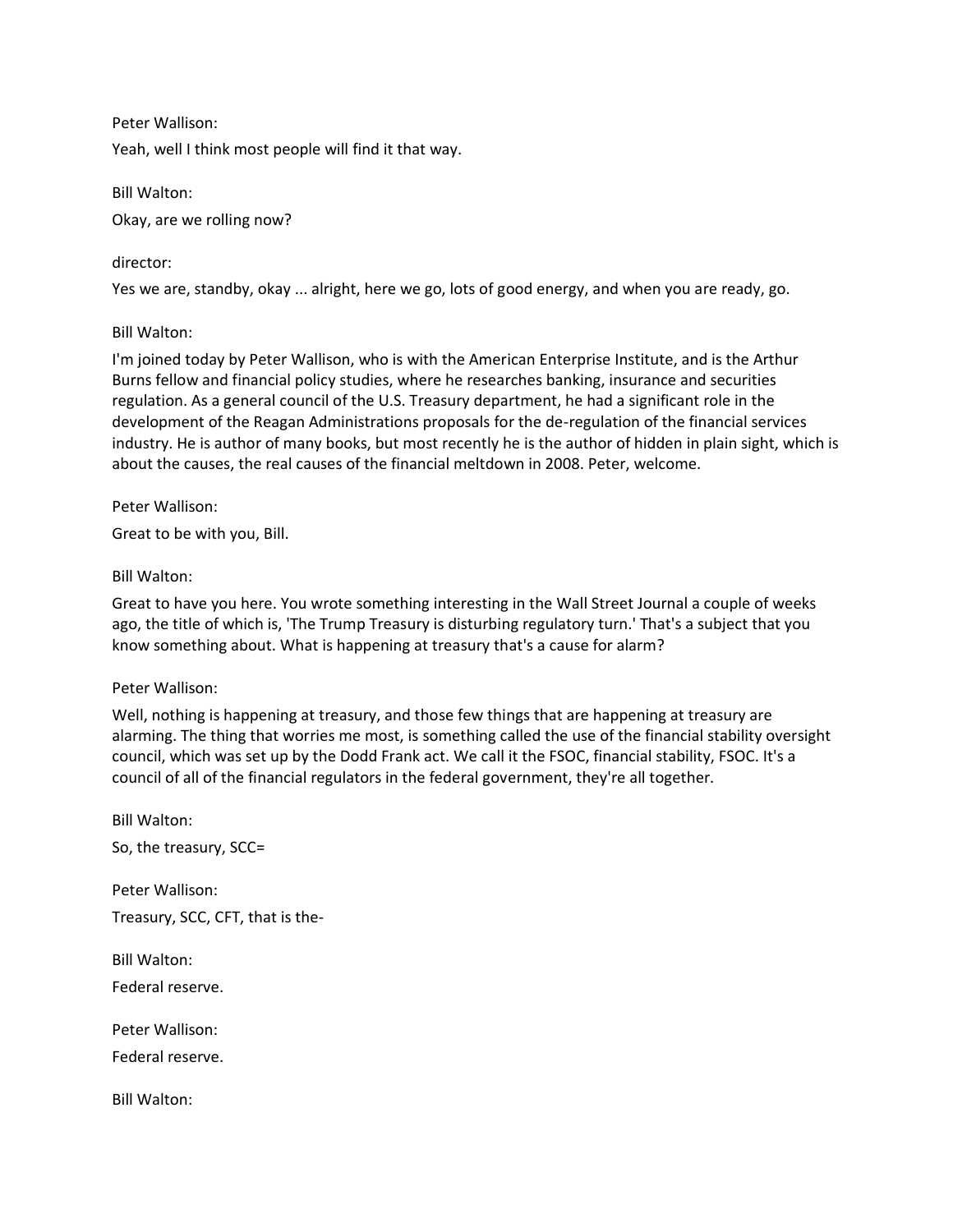## Yeah.

### Peter Wallison:

The CFTC, the controller of the currency, the FDIC. They're all there, around the table, under the chairmanship of the secretary of the treasury. It's a very powerful organization. It has been given substantial powers by congress in this Dodd Frank act that I mentioned. The thing that worried me most about the FSOC, as it operated in the Obama Administration, mostly under secretary Liu, was that it seemed to me that they were attempting to use the FSOC to create a regulatory system that would cover all of the developed countries, the United States and all the countries of Europe, China, and some of the others. This doesn't seem possible to think about, but after the financial crisis, Obama got together with the leaders of all these other countries called the G10. They decided that they would set up sort of a council of countries, just like the FSOC, but this would be called the financial stability board. Under the financial stability board, they could discuss the creation of this substantial, new regulatory structure for the world's economy, because there was such fear that without regulatory control, we would have another financial crisis.

### Bill Walton:

Because they've done such a good job before the financial crisis, they ought to do more of the same.

## Peter Wallison:

Oh yeah, exactly. Imitate what they had done in the past.

### Bill Walton:

Somebody said that John Allison who ran BB&T said the Federal Reserve's financial models have predicted zero of the last hundred meltdowns or something like that.

#### Peter Wallison:

It was only a bunch of statist could get together and create this idea. The enormity of it was something to behold, because the idea that you're going to create a regulatory structure for the entire world's financial system is pretty ambitious. The question then for everyone on this group, was how are we going to get control of the U.S. financial system? Unless you can get control of the U.S., we have the strongest financial system, we're the most innovative, we are the most powerful, the most wealthy. What we do sets the terms for everyone else because they have to compete with us.

#### Peter Wallison:

The FSOC in the United States was the answer to this. The FSOC has enough power to introduce into the United States, the regulations and ideas that are adopted by this FSB, which is made up mostly of ministers of finance, and other regulators in Europe, and some Asian countries, plus the Federal Reserve from the United States, and the Treasury of the United States.

#### Bill Walton:

The financial, FSOC, as we finally, maybe not so finally know, has some big powers, one is to designate large non-bank financial firms as needing enhanced supervision, because they're part of the problem of too big to fail.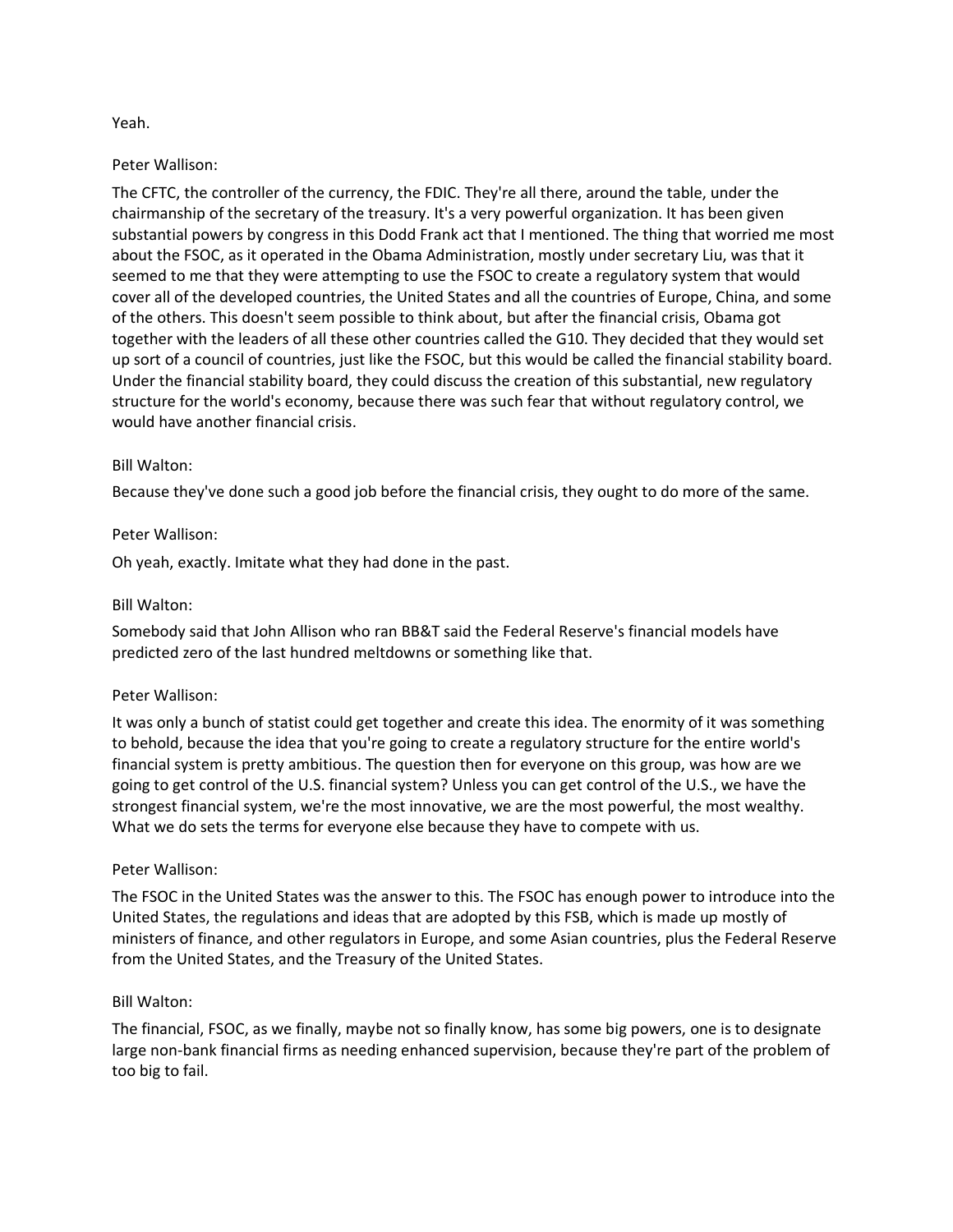Peter Wallison: Right. Bill Walton: The other one is-Peter Wallison: Activities. Bill Walton: Activities.

### Peter Wallison:

There were two things in the Dodd Frank act that the FSOC could deal with, one was this designation of large systemically important financial institutions, which are not well defined in any way, what they say they are, they are. The other is dealing with activities that were deemed to be dangerous for, to have in an economy. Now, if you're a bunch of regulators, any activity is dangerous unless you can control it. What I think they were looking to, was that this FSB, would develop some ideas for controlling something that they called a shadow banking system. What was a shadow banking system? They defined it as any financial activity that was not subject to prudential control, which meant oversight by a regulator who was concerned about its risk taking.

#### Peter Wallison:

So, for example in our securities area, we have a very innovative security's area, and one of the reasons for that is that no one tries to control the kinds of risks that security firms take. They are entitled to do things that look pretty good to them, and will advance their own businesses, and as a result we've had a very robust securities market for many years.

#### Bill Walton:

And more recently we have financial innovation, what's known as Fintech.

#### Peter Wallison:

That is a wonderful thing, perfect example of how things develop in the United States, that will be competing with banks over the years, and of course the regulators will want to get control of that because by competing with banks, it makes it very difficult for them to clamp down on what banks do, and to control what banks do because they have these competitors outside the banking system that are not under control. The perfect example of a shadow bank is Fintech.

#### Bill Walton:

Where consumer or business lending over the internet.

#### Peter Wallison:

Sure, right. Uncontrolled, this is a terrible idea from the stand point of regulators. So, the idea is to get control of these shadow banks some way, both in Europe and other places in the world, and in the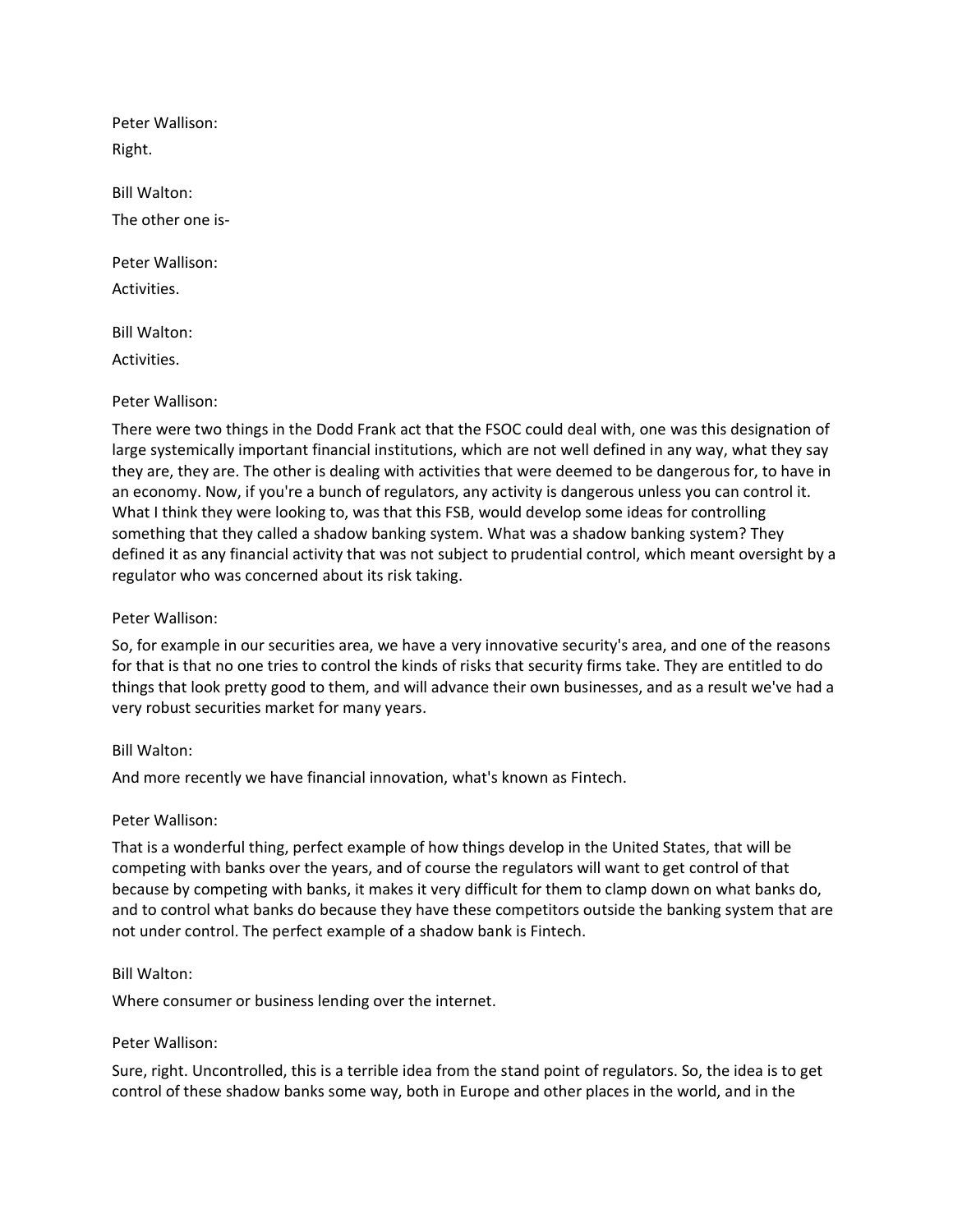United States, and it was to be done through the FSOC in the United States, which had the power, actually, to do this. Now, under the Obama Administration the only thing that they did was designate several very large companies as systemically important. The first thing you mentioned-

Bill Walton:

Met Life, Prudential.

Peter Wallison: Met Life, Prudential.

Bill Walton: AIG I think.

Peter Wallison:

GE Capital.

Bill Walton:

Oh yeah.

Peter Wallison:

And AIG, and poor GE Capital.

Bill Walton:

And GE rather than being regulated, sold the financial unit.

Peter Wallison:

Yeah, see what they did? This is such a great example of how terrible regulation is. They took GE Capital, which was one of the great sources of risk financing for small and medium sized businesses, and they collapsed it into nothing, it's gone. It was bigger than GE at one point.

Bill Walton:

We partnered with GE Finance, and they were very smart, very good. It's a shame to see them gone.

Peter Wallison:

Exactly. This is an example of what happens when you subject a company that was not regulated to the Feds regulation, which is what would happen to any of these companies that were designated. So, when Trump came into office, saying that Dodd Frank was a catastrophe, a disaster and we have to repeal it, I was jubilant, because I assumed that the treasury department was now going to step in and eliminate the FSOC. They don't have to do anything with the FSOC, they could simply stop convening meetings and that would be the end of it. But, that didn't happen, Bill.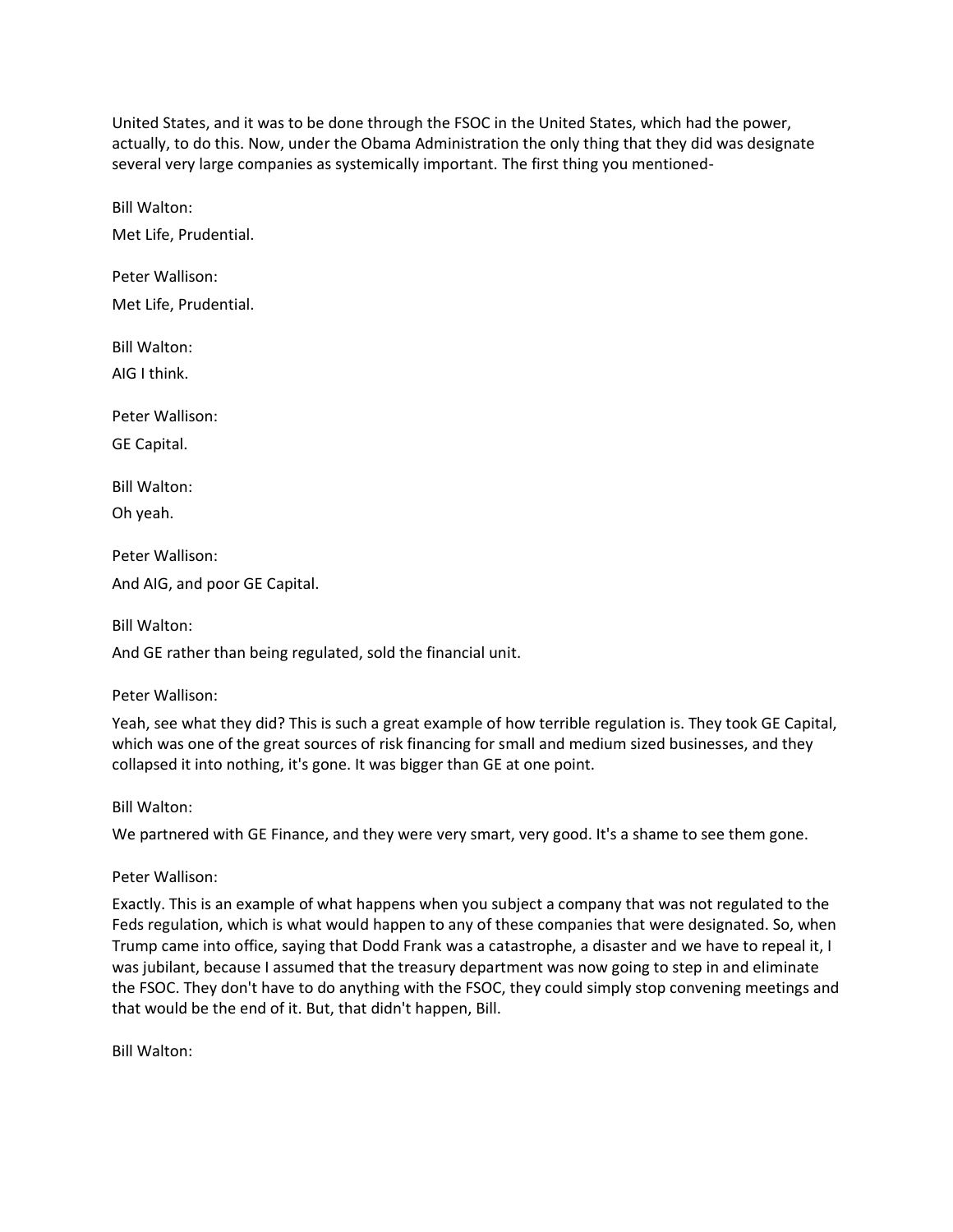Well one of the things, if we could back up just a second, because you and I share a view that the root cause of the financial crisis in 2008 was not Wall Street greed, although I've worked on Wall Street, and there is a lot of greed on Wall Street.

Peter Wallison:

Sure, I hope there is, there should be.

Bill Walton:

The Wall Street responds to signals, incentives, to the rules that are put out for them, and Wall Street created trillions of dollars, maybe that's an exaggeration, but not by much, mortgage back securities, which led us into this incredible housing bubble and it blew up. The root cause of that you believe was, and I believe-

Peter Wallison:

Was the governments housing policy.

Bill Walton:

I'm going give you the straight guy here.

Peter Wallison:

Yeah, right, you're going right for it. The governments housing policy created the crisis. It did so in a very simple way, because it imposed rules on the housing finance system, through two government backed firms called Fanny Mae, and Freddy Mac, which required them to buy mortgages from people who actually could not afford to own homes. In many cases, they didn't have the down payments, and they didn't have the credit scores that would testify to their ability to meet their obligations, but they were required by the government, through Fanny Mae and Freddy Mac, which the government regulated Fanny and Freddy. They were required to buy a certain number of these mortgages. It started at 30 percent of all the mortgages they bought.

Bill Walton: I think it was 1992.

Peter Wallison:

1992, exactly.

Bill Walton:

Affordable housing.

Peter Wallison:

Affordable housing goals. 30 percent of all the mortgages they bought, and they were down and aiding the housing finance industry, they probably were buying half of all mortgages in the United States, from banks and other originators. In 1992, they were told 30 percent of all the mortgages you buy have to be made to people who are at or below the median income.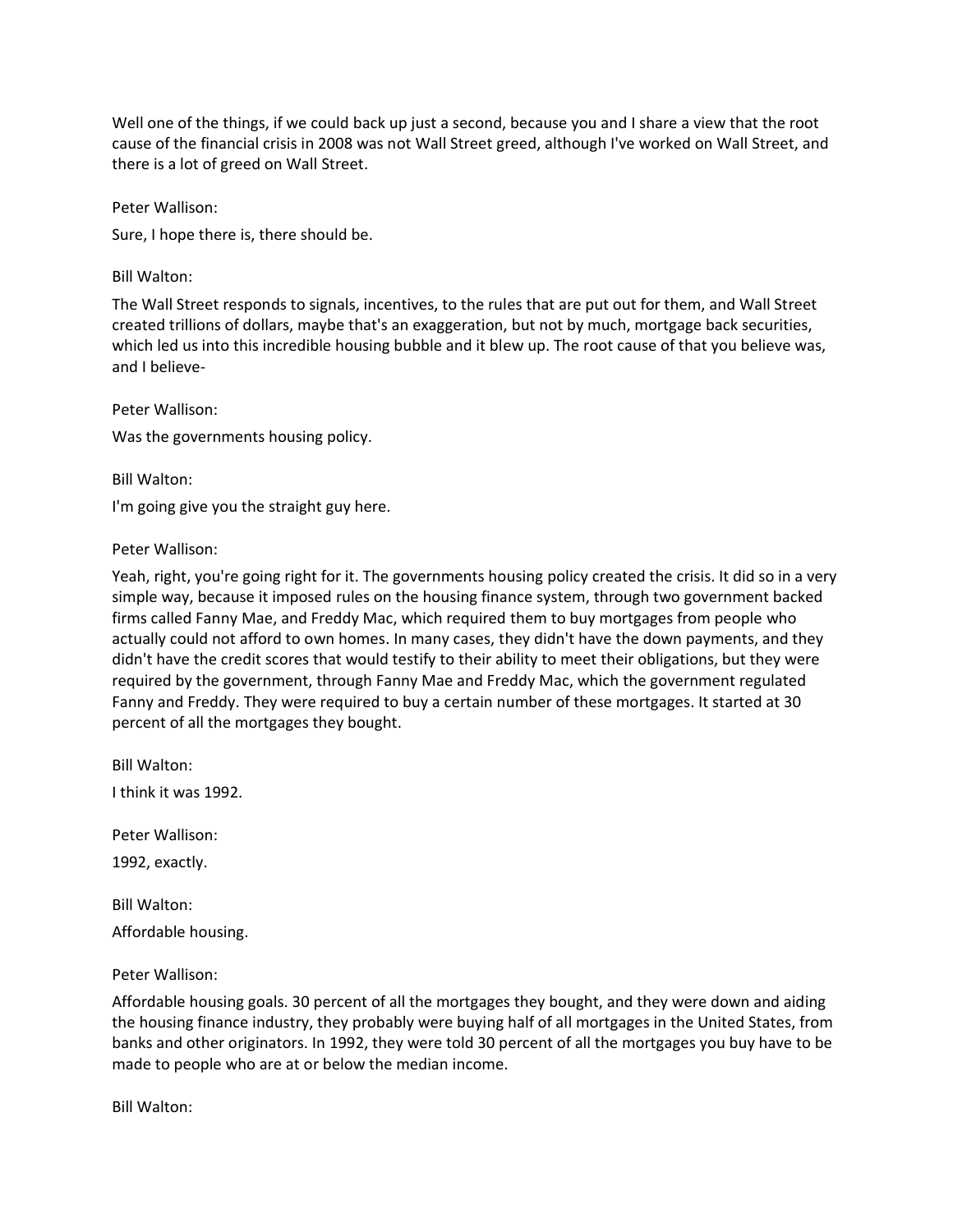It's interesting, I was on the board of the financial services round table, with a lot of the heads of the big banks, and I remember them complaining that they were originating, they were doing a lot in the mortgage finance area. They were very uncomfortable with, because the underwriting standards were not what they wanted to use, but yet they were being told, "No, this is the kind of mortgage we want you to originate and sell." Then they got bundled up in securities and that's what blew up.

Peter Wallison:

Yeah. Well, that's-

### Bill Walton:

So, they weren't being driven by their own standards, they were being driven by the regulators standards.

### Peter Wallison:

The regulators standards. What happened is that when you reduce underwriters standards, as these people knew, it causes a boom because more and more people are able to buy homes, and as that is true home prices start to rise. Then, for all the lenders it looks less risky, because home prices are rising, if you make a loan, the next year the house is going to be worth more, and even if the mortgage isn't paid, you can probably sell the house for the amount of the mortgage.

#### Bill Walton:

All the models were built at the time assuming house prices would always rise and never fall because they hadn't fallen since World War 2.

## Peter Wallison:

Right. What happened is, we had the biggest boom we'd ever have in history. Housing prices in real terms, doubled between 1992, and 2008 when the crisis hit.

#### Bill Walton:

I think you pointed out construction cost didn't increase that much, so this was all driven by the availability of cheap money to buy these places.

#### Peter Wallison:

Right, and low underwriting standards. So, when it all fell apart, then what did the government do? Instead of saying, "Gee, we made a mistake on our policies." They just pointed at Wall Street, and said, "Well, you guys did it." The media, of course, picked that up immediately, and they pursued that idea and so most people in the United States believe that's what happened. In fact, it was caused by government housing policy.

#### Bill Walton:

Its hard for Wall Street to push back, because they're regulated by the same people that are pushing the policies.

# Peter Wallison:

Exactly, so true.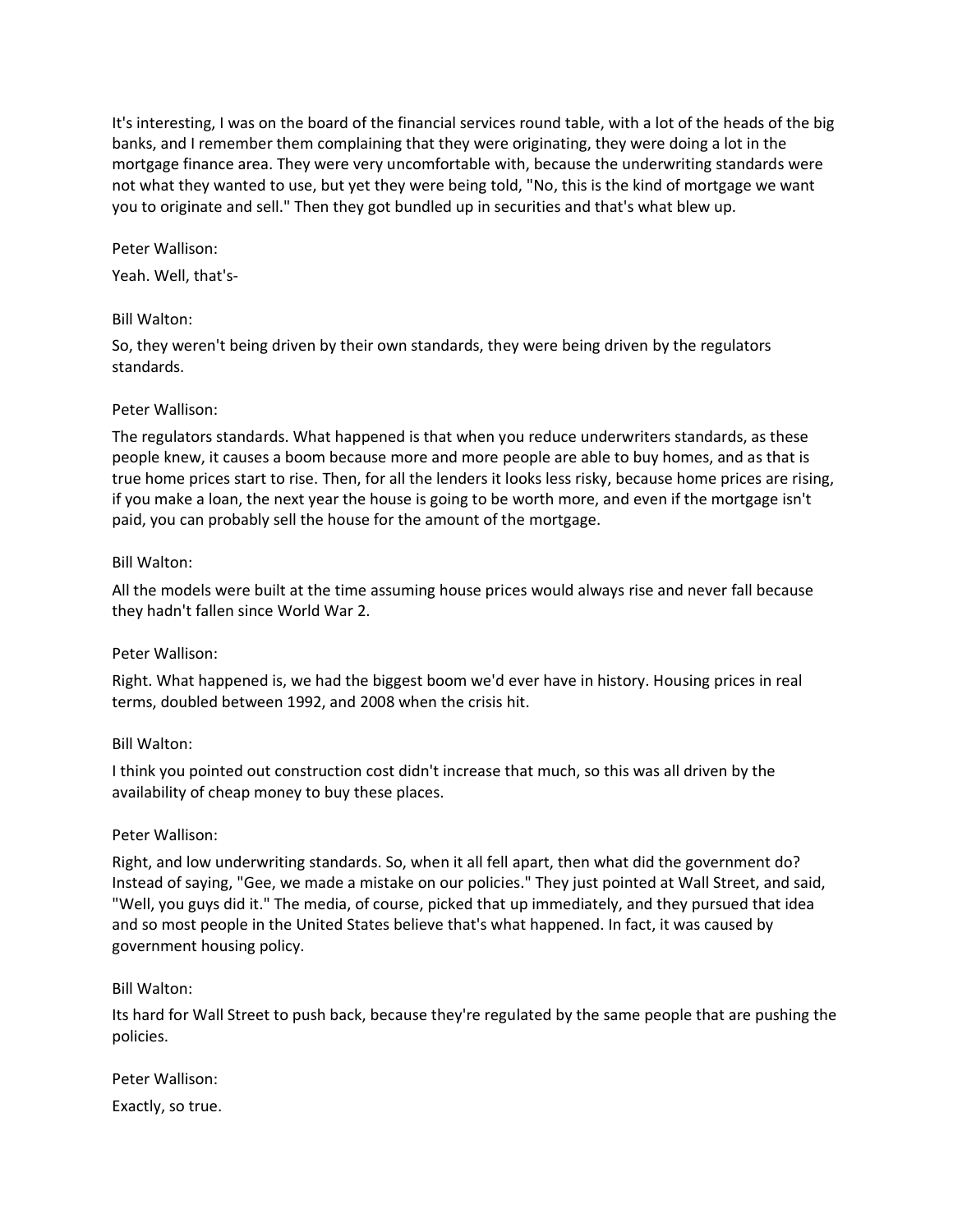## Bill Walton:

So, that's why we're skeptical about the regulators omnipotent view of how things ought to be.

## Peter Wallison:

I'm skeptical about regulation in general, I think it makes things much worse, but I can point to and did in the book exactly how government regulation of the housing finance business created the financial crisis in 2008. Let me just add one datum for your listeners, your viewers, and that is in 2008, just before the crisis, more than half of the mortgages in the Unites States were sub prime or otherwise risky mortgages, and 76 percent of those were on the books of government agencies. And, what does that say? It says that it was the government that created the demand for those mortgages, not Wall Street.

Bill Walton:

Wall Street will not create a product that they cannot sell.

Peter Wallison:

Right.

Bill Walton:

You've given me a guarantee that says I can sell it to you we've got a deal.

Peter Wallison:

And, if the government wants it, they'll get it, and they wanted it.

Bill Walton:

So, lets come back to your story. Let's pick up where we are now with the Treasury under Trump, and what has and hasn't happened. We had some things happening with Liu, he's gone. We have a new Treasury Secretary.

Peter Wallison:

Secretary [inaudible 00:17:00] that's right.

Bill Walton:

A lot of high hopes to de-regulation. We are seeing a lot of that in labor and other places, but not Treasury.

## Peter Wallison:

Trump did the right thing, he sent a memo to the Treasury department and said I'd like your recommendations on what we do about the financial system, what kind of regulation we should have. What he got back from the Treasury department was [inaudible 00:17:27] and tweaks, no major steps. In every other area, where President Trump as appointed the senior person, like the Cabinet Secretary, or the head of the EPA, he's gotten very good disruptive, de-regulatory policies that have been responsible for the tremendous growth in our economy since Trump came into office.

Peter Wallison: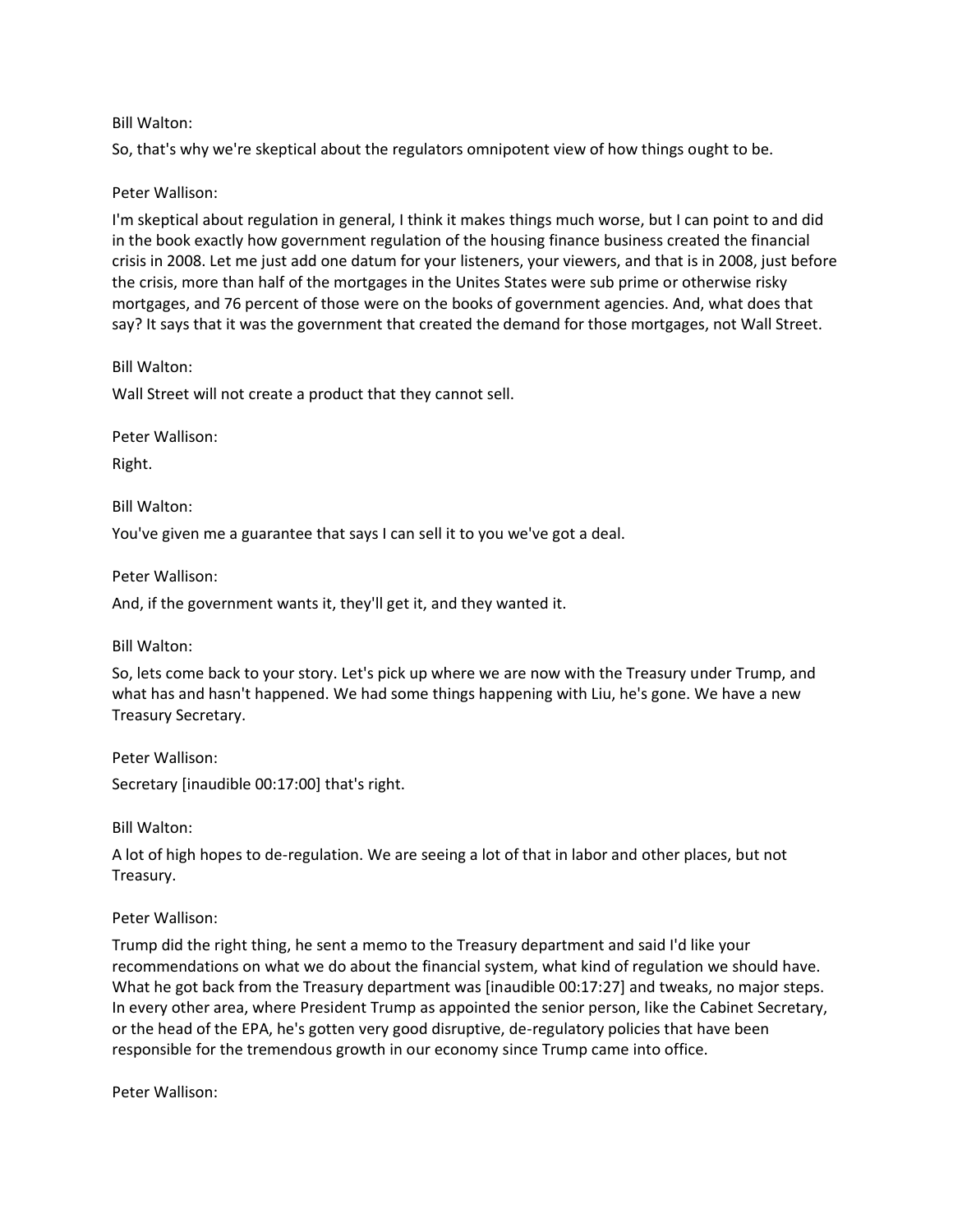The treasury is an [inaudible 00:17:59] here, they have done nothing significant here. The article in the Wall Street Journal that you talked about, is very worrisome, because what it does, is it gives the FSOC, as I mentioned before, much more power. The power in fact, to close down whole industries if they don't like the kinds of activities that the industries are engaged in.

Bill Walton:

So, this would go from insurance companies to broker dealers, finance companies, everybody.

Peter Wallison:

Right.

Bill Walton: The whole Fintech industry.

## Peter Wallison:

Fintech would be a great example. If the bank regulators on FSOC said to the secretary of the Treasury, "You know, these Fintech people are taking very risky steps here, (even though they are risking their own money) they are doing some things that we think might cause trouble in the future." They could say to Fintech, that kind of activity cannot continue in the future.

# Bill Walton:

Well, we're going to talk about this in a minute, about an upcoming book you have on the administrative state. It's clear though, that if FSOC decides something, there is no court of appeal, that's it.

Peter Wallison:

That's right.

Bill Walton:

So, there's no judge, there's no jury, I mean, they decided that this is it, then that's ... where are the voters in this?

# Peter Wallison:

There is a right to the courts, but it's very difficult for a litigant to beat the government on something the government says is necessary, if the government has actually been given the power to make that determination. That's where a lot of the questions come in. In the case of FSOC, Met Life did take them to court, after Met Life was designated, and they won at the district level, district court level. It's on appeal.

Bill Walton:

Yes.

Peter Wallison:

But, they won so it is possible to take them to court. Its not clear whether you'd actually win in those cases. You don't want it to happen because anytime the government does anything like this it chills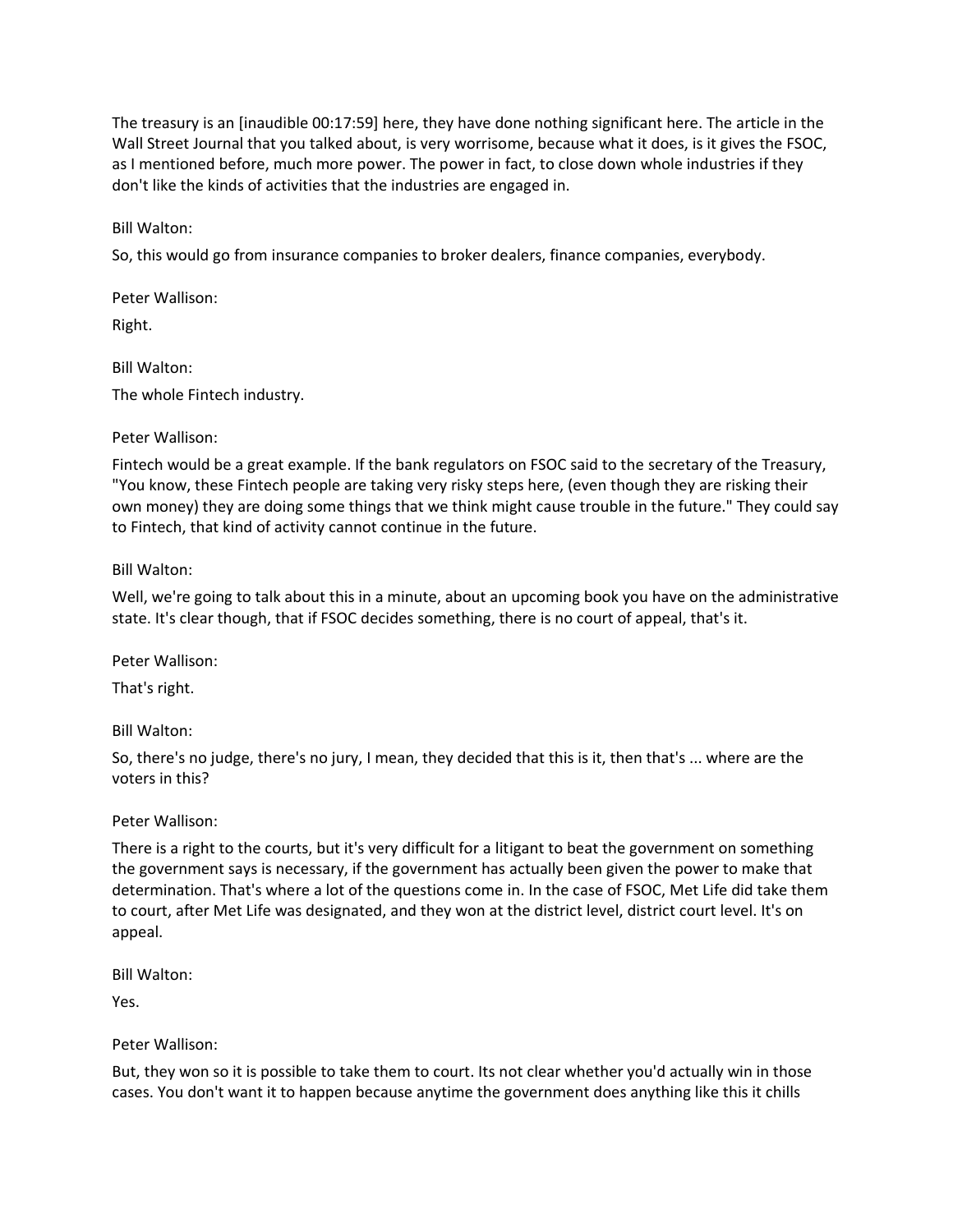everyone else, and that's more dangerous than anything and that why we didn't have any growth under Obama, because people, the business community was chilled by fear of new regulations. When Trump came into office saying, "I'm going to cut all these regulations, we are going to de-regulate." All these people said, "Hey, maybe we can try this idea that we've been thinking about for a while."

Bill Walton:

I don't think it's commonly understood that business people respond to views about what the futures likely to be. It's not so much regulation, per se, it's the change in regulations that really affects your ability or willingness to invest. If you say to me, this is the environment, these are all the regulations, you'll say, okay, I'll work with this, but what you can't work with is somebody arbitrarily deciding six months from now, that no way, you've got to do it differently because we've changed our minds.

Peter Wallison:

That's right, you need my approval. Well, it didn't say I needed your approval, but-

Bill Walton:

But now you do.

Peter Wallison:

You do.

Bill Walton:

Yeah, so that's changed.

Peter Wallison:

Yes, that is changed, and as soon as that became clear-

Bill Walton: But not a Treasury.

Peter Wallison:

Not a Treasury, and that's what worries me so much about this, because Treasury is so important in terms of what kinds of regulations the financial system develops.

Bill Walton:

So, do we have any line of action here, what do we is this something that we ...

Peter Wallison: Well, the action that-

Bill Walton: Talk about different people at Treasury.

Peter Wallison: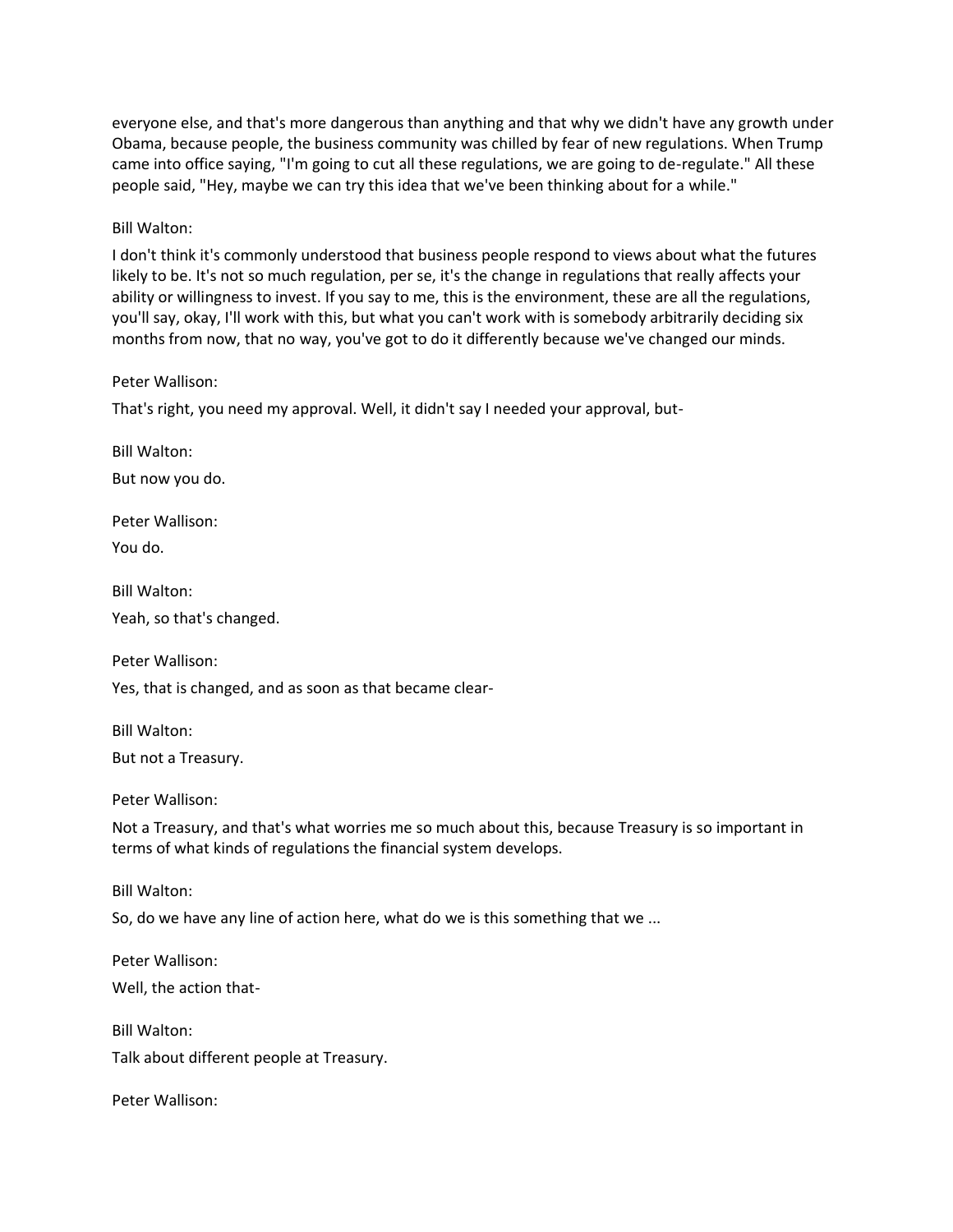The action was the election of Trump who wanted to de-regulate. Now, he has then appointed people at the Treasury department, I'm afraid, not as many as he needs to, but the people he has appointed I'm afraid are not de-regulators, they are regulators. That worries me quite a lot.

## Bill Walton:

Well, we don't have a Deputy Secretary of Treasury, no one has been nominated, we don't have a Chief Financial officer, we don't have a under secretary for Domestic Finance, we don't have anybody, a system secretary for economic policy, financial markets or financial stability. These are all the areas that you're talking about FSOC, so we've got nobody that Trump has appointed to enact his agenda, not enough people. We have David Malpaz, who's a star.

Peter Wallison:

Yeah, that's one, and Adam Larek is good.

Bill Walton:

Yeah, Adam as well.

### Peter Wallison:

He's good, but he's international also. What we need are people in the domestic area who are really serious about free markets, and we don't have that.

### Bill Walton:

Coming back to where we started with the FSOC, and then the financial stability board, where are things with the financial stability board under Trump, with Trump in office?

#### Peter Wallison:

The financial stability board is still in operation. Actually, when Trump was elected, maybe a week after he was elected, I wrote an [inaudible 00:23:08] that said, "Hooray! The financial stability board is going to be out of business, because without the FSOC they can't do anything." Turned out to be wrong, as I frequently am.

#### Bill Walton:

Now they've got an enabler.

## Peter Wallison:

So, unfortunately the financial stability board is still in operation and still has some hope that they can bring the U.S. FSOC in to work with them, and develop this regulatory structure for developed nations. I don't see at the moment any way to stop that, unless Trump, when he goes to DEVOS makes a speech that says, "We have our own laws, and we are not going to be adopting any program for regulation that covers us as well as other countries. We are satisfied with what we are doing, we'd like to de-regulate in our Country, but don't try to develop any new regulations that will cover us."

#### Bill Walton:

Well, knowing Trump, that sounds like a speech he would like to make.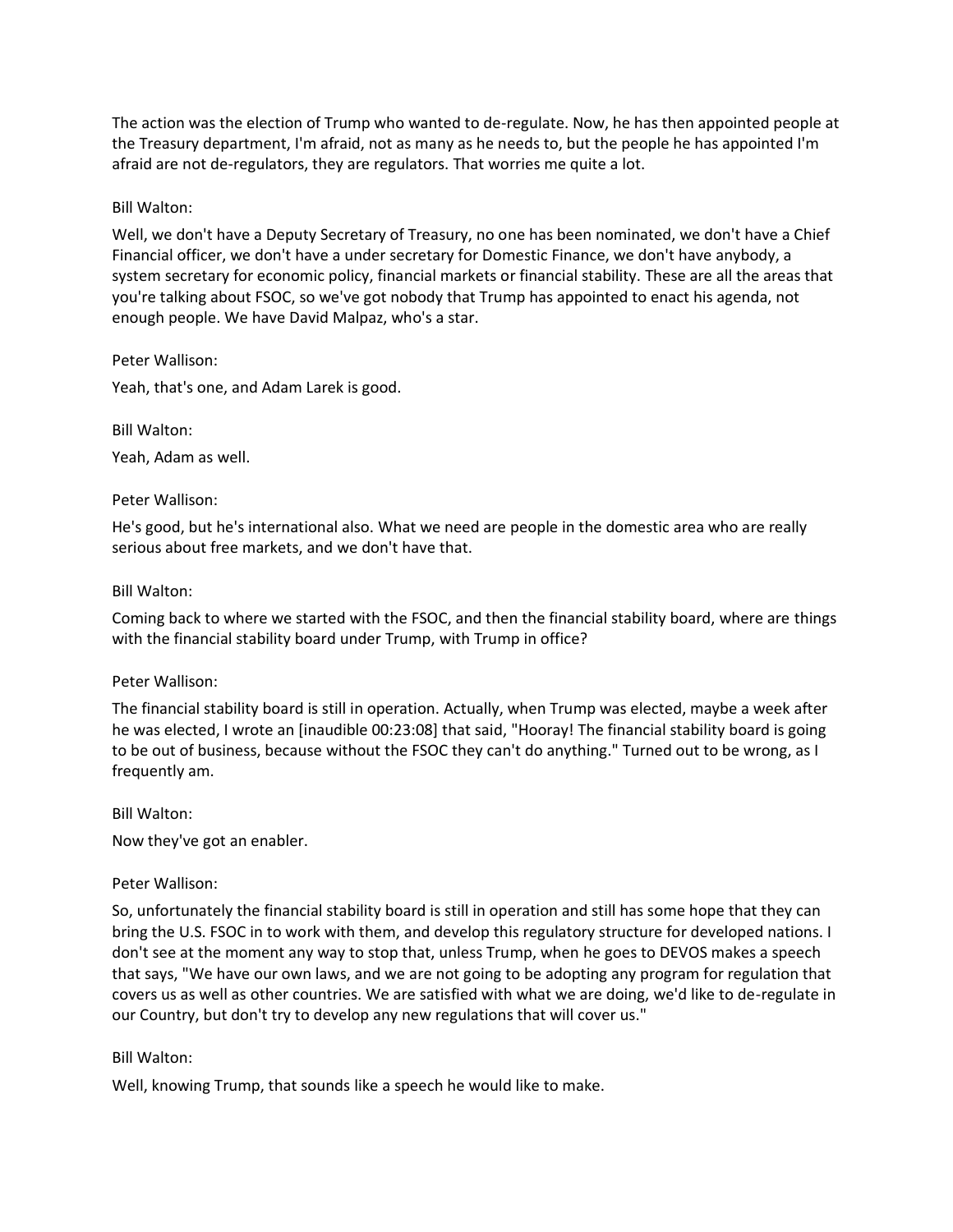Peter Wallison:

You'd think so.

Bill Walton:

He just needs somebody in the Treasury to write the speech.

Peter Wallison:

Or, smuggle it to him in-

Bill Walton:

Alright, I worked in the Treasury of transition, maybe we'll work on something and get it over there.

# Peter Wallison:

Someone has to do it. If you couldn't do it, it's gonna be tough.

# Bill Walton:

Well ... I want to switch gears to an upcoming book that you have about what people call the administrative state.

Peter Wallison:

Yes.

## Bill Walton:

Tell me about what the administrative state is, and why that's a problem.

# Peter Wallison:

The administrative state is made up of all the regulation, all the regulatory agencies of the federal government. They have an extraordinary amount of power. In the Obama administration, for example, there were more than 3,000 regulations, new regulations issued each year, for the eight years of the Obama administration. Now, when you think about trying to do business, in an environment like that, we were just essentially talking about that, becomes extremely difficult to do business. If you're just an ordinary person, and we're not talking about being in business, but simply abiding by the laws, you don't know what the laws are if 3,000 regulations are coming out of the federal agencies every year. That's the administrative state. What I worry about, and what my book is about, is how to reign in the administrative state. My view is that, and what the book expresses, is that the failure to reign in all of these agencies, and there are thousands of them, and they issue thousands of regulations, is the courts, the failures of the courts in the United States.

# Peter Wallison:

They have not done what the framers of our constitution expected them to do. They were supposed to, under the separation of powers that is embodied in our constitution, they were supposed to make sure that the executive, which is the president, and the congress stayed within their channels, within the areas that they were supposed to cover. Congress was supposed to make legislation, the presidency was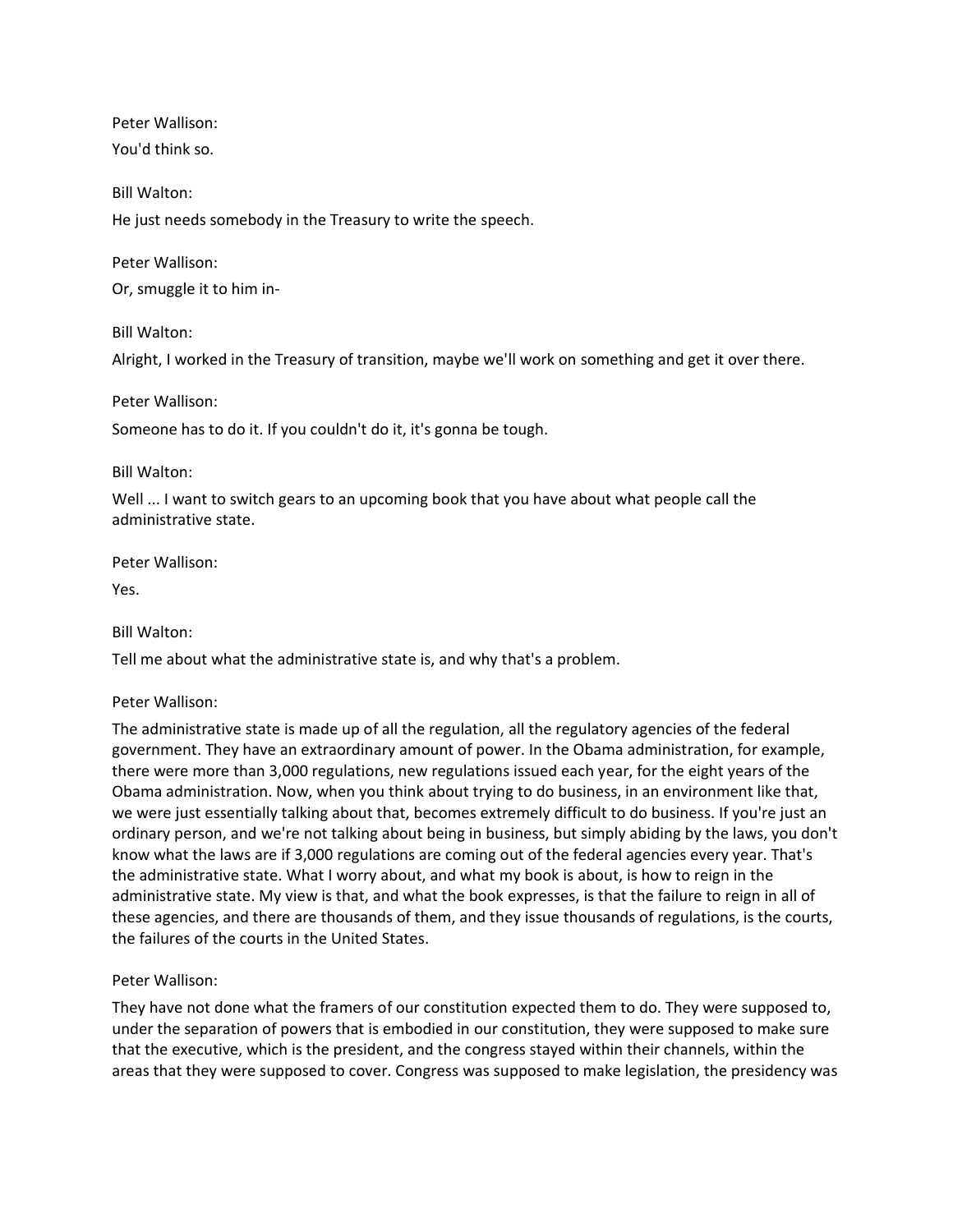supposed to enforce the regulation and the judiciary under the framer's idea was to make sure that the two of them didn't get together. That has not happened.

## Bill Walton:

Well, wasn't the first chief justice Marshall pretty strong about the idea that it's our job to tell you what the law is and isn't?

## Peter Wallison:

You are exactly right, that's a very famous from an 1803 case, he said, "It is emphatically the business of the courts to say what the law is." Since the new deal in 1937, that has not been the position of the courts, and it's gotten worse over time. At one point in 1984 in a case called Chevron, I won't go into the details of the case, but what they essentially said is the courts should really stay out of interpreting these laws that regulatory agencies are using, they're better at interpreting these laws than the courts are. So, we're going to allow the regulatory, or administrative agencies to interpret the scope of the power that they've been given by congress.

## Peter Wallison:

This has caused enormous amount of new regulation that the American people must begin to feel, they don't have much opportunity to control. I'll give you one example, Title nine of the education amendments of 1972, these aren't the exact words, but they said no one shall be deprived of educational resources on account of sex. What they meant was that women should be able to participate in sports at the schools in which they were being educated, assuming that schools were getting federal money. That's what the idea was, we're going to be gender blind in educational institutions that are financed by the government, and most colleges and universities do receive that, okay.

## Peter Wallison:

Over time gradually, the education department has taken that language and turned it into something that says, if a man says something to a woman on campus and she thinks its sexual harassment, he can be charged with a violation of the rules of the school, and he can be expelled. Now, that has nothing to do with what congress originally legislated.

## Bill Walton:

Boy, talk about a slope that's slippery.

## Peter Wallison:

Sure. That's only one example. All this stuff about who can use what bathroom, which many people who are religious are quite concerned about, and many parents are concerned about this. This is all coming out of that one line, that is if you are financed by the government, if you get any government money, you cannot discriminate on the basis of sex. So, how it gets to who can use what bathroom, or who can say what to a fellow student, is remarkable to me, but that's an example of how the administrative state has been able to grow beyond what congress actually wanted to do.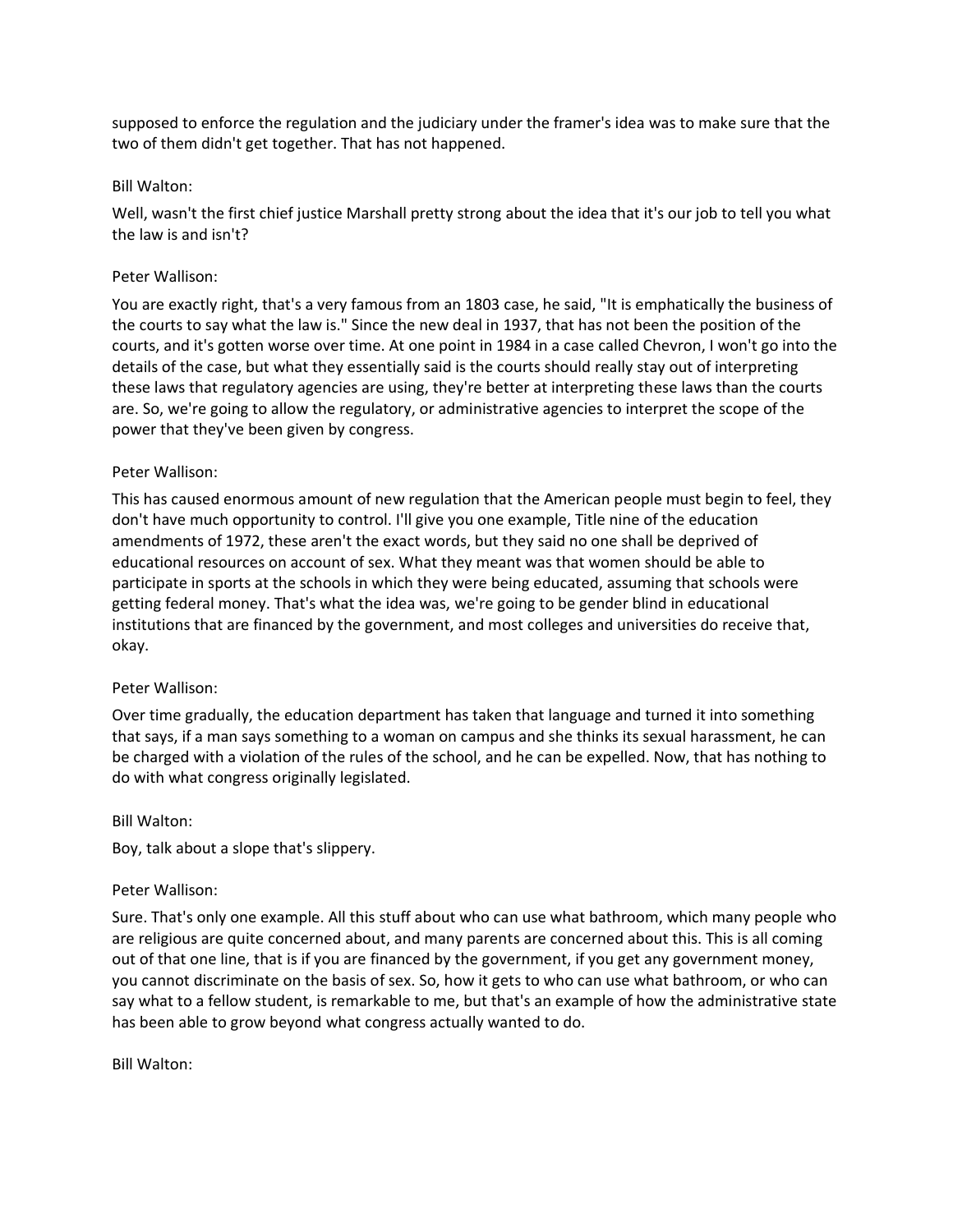Well, the three branches, president, or the administrative, or legislative, and the judicial, the framer's had in mind that they would all judiciously or very carefully protect their turf.

Peter Wallison:

Right.

# Bill Walton:

And, Congress wouldn't want to have things taken from it that was within it's power to do. Instead, what's happened is that Congress has moved into a world where they'll pass a law, and the law will be, I think as you put it, a goal. Like, we'd like to have clean air, we'd all like to have clean air, and then they punt it over to the EPA, and the EPA administrators decide okay, well this is what we want to do. Congress really doesn't know anything to say, and by proxy, neither do voters.

Peter Wallison:

Right.

# Bill Walton:

So, a lot of things, which would be popular for the constituents of the people in favor of the EPA, might be very unpopular for the vast majority of Americans.

# Peter Wallison:

That's exactly right, and what's more it's not permitted, should not be permitted by the constitution. The reason we have a legislature is to balance all of the interest in a society. Our Congress does that, it's not neat, but they do when they legislate, they try to do that. They can be as discriminatory as they want, they can be as bias as they want, they don't have to do, make everyone happy, that's what a legislator is for, as long as it stays within the constitution, it can do those things. But, what as you suggest, Congress has been doing, is setting goals. Then they pass to the agency, the important questions of who pays, who is hurt, who suffers as a result, or who has benefited as a result of these regulations. That's not something for an UN-elected group of bureaucracy, like the EPA or any other government agency to be able to do. That's a role for Congress.

## Peter Wallison:

What I'm afraid of, and what my book is about, is that gradually these administrative agencies are taking over the role of Congress.

## Bill Walton:

Well, administrative agencies pretty much rope most of what Dodd Frank is about. That was all kicked to Treasury. We just talked about FSOC. Same thing is true with healthcare. Healthcare was largely unthought through, and they kicked it over to all the various agencies to implement, or create and implement the rules.

# Peter Wallison:

Yup. That's right, we have to ... the thing that really worries me, and should worry all Americans, is maybe it's okay in the country today, maybe all these regulations are not bothering me, maybe they're just bothering business people, and so maybe I don't have to worry so much about it. But, as we go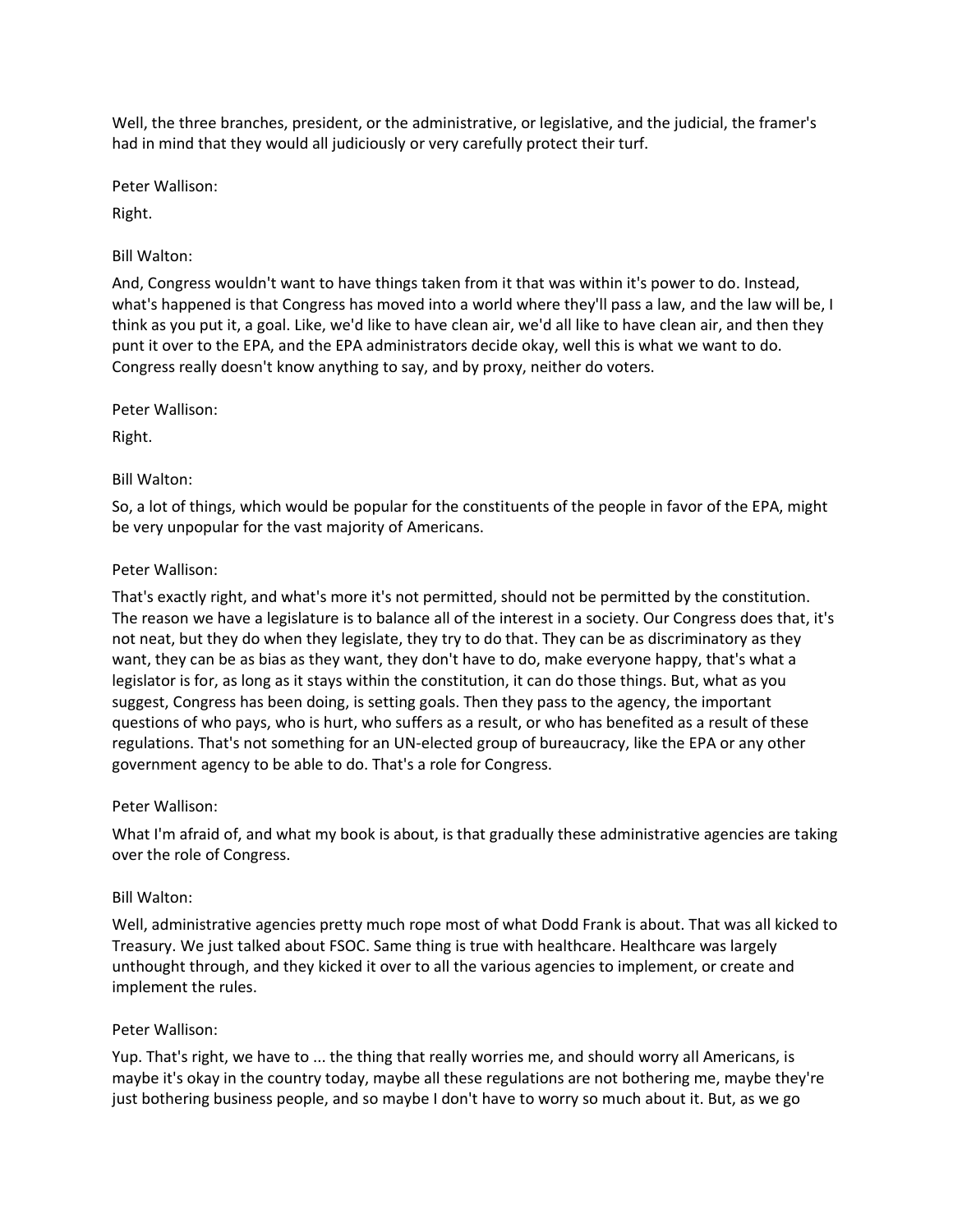along, and more and more of these regulations come out, and more and more of our lives are governed by these regulations, rather than what congress has done, people begin to lose confidence in the government as a whole. It's a question of legitimacy. It's very much like what happened in England, with [inaudible 00:33:48], because the British people said, and I quote some of the stuff in the book, we don't control what goes on in our country anymore. That's mostly done by all these people in Brussels, we don't even know. They are setting the rules that we have to obey here in England. So, they voted to withdraw from the EU. Just imagine, what would happen in the United States if the same attitude develops here. Many people say that the election of Donald Trump is the first step towards that.

## Peter Wallison:

Even the media recognizes that he was elected in part because people were pretty disgusted with what they saw happening in their government. Now, it wasn't as specific as regulatory agencies, but that was part of the whole problem that people were perceiving, so we're moving in that direction and unless we control the agencies, we are going to have a legitimacy problem, just like the British did.

Bill Walton:

The agencies are part of the Elites.

Peter Wallison:

Yes, that's right.

### Bill Walton:

And, that's what Trump was about, it was the elites versus the rest of America, and that's enough, we are going to try something different. The solution that you talked about, though is for the Judicial branch to sort of take back its mojo and get serious about saying this is a law, and this isn't a law, can that happen? What drives that, is it going to be something-

#### Peter Wallison:

It's the supreme court. The supreme court ultimately makes those decisions.

#### Bill Walton:

So, the Trump ... decisions about who gets to the court matter a lot in terms of fixing the problem with the administrative state.

#### Peter Wallison:

That's right, in fact that is the key, and I believe that it's not certain, but I believe that there is a majority on the court now to take back much of the power that they gave to administrative agencies. I think we have five with Neil [inaudible 00:35:54] on the court. I think we have five out of the nine that want to take this power back. That would be revolutionary in my mind and would be a great thing if it happens.

#### Bill Walton:

I can't wait, when is this book going to be published?

#### Peter Wallison:

The publisher says fall of this year. So, October, November.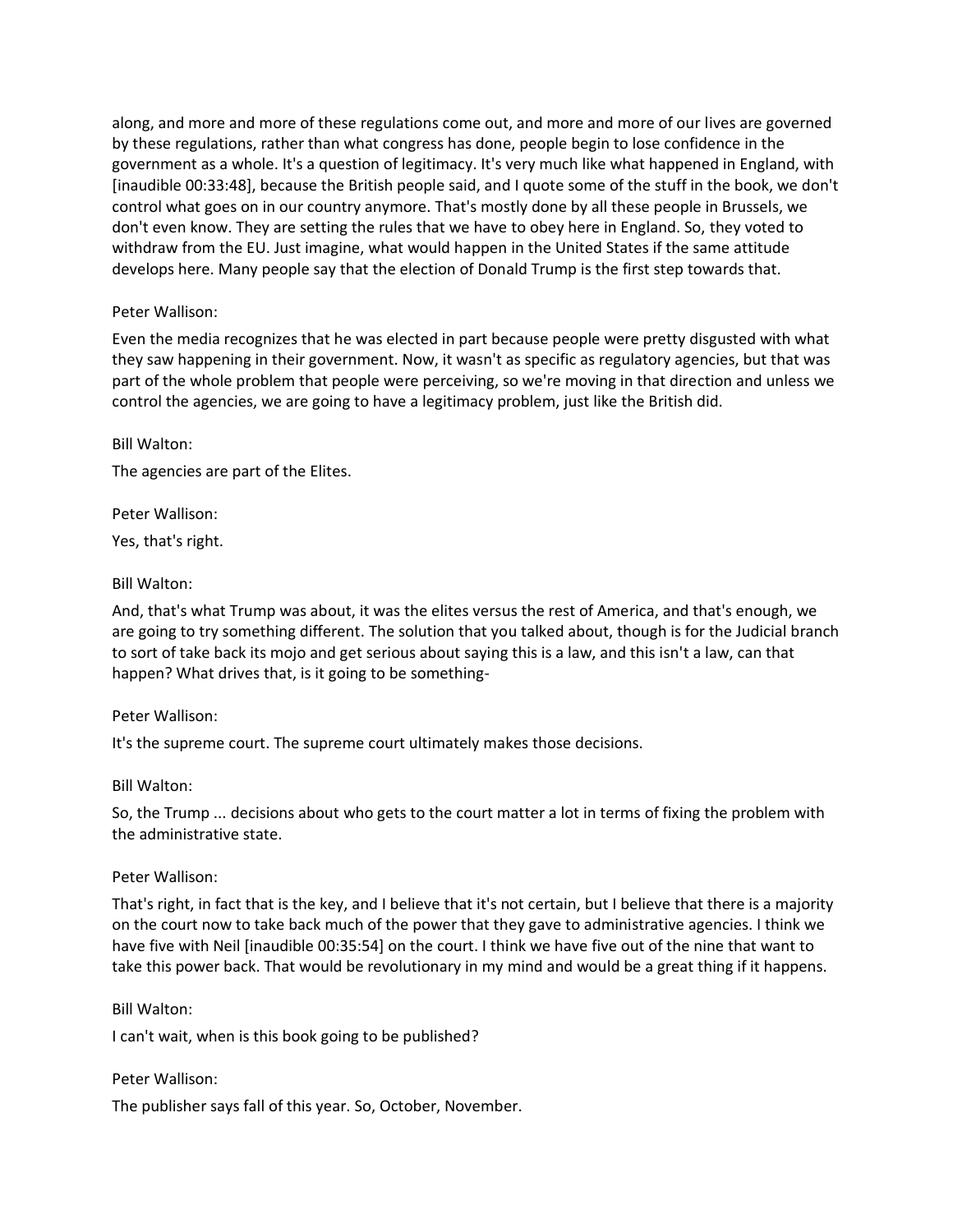Bill Walton:

So, your working title is Judicial Fortitude, the last chance to reign in the administrative state.

### Peter Wallison:

Yes. Well, the judicial fortitude language sounds a little stuffy, but it's based on a statement by-

Bill Walton:

You could use mojo.

Peter Wallison:

Mojo. That's right, actually. Alexander Hamilton didn't use the term mojo.

Bill Walton:

No, he was not familiar with it.

Peter Wallison:

At least I've read a lot of Hamilton, and he hasn't. That idea of judicial fortitude is actually a quote from Alexander Hamilton's statement, that said, "Judicial fortitude is necessary to control the elected branches."

Bill Walton:

The, I think he uses the word you write in here, the [inaudible 00:37:05] we talked about the [inaudible 00:37:07] of that. Well Peter, that we could go on, our time is drawing to a close, lets plan to get back together to talk some more about this, because I think we really just sort of touched the surface of these issues, and thanks for helping to explain what's at stake.

Peter Wallison:

Thanks so much, Bill. It's great to be here.

Bill Walton:

Thanks Peter, great.

Peter Wallison:

Okay.

director:

Excellent, I'm pressing stop now. Very good, very good.

Bill Walton:

Yeah. I feel like that flowed pretty nicely, are you comfortable with that?

Peter Wallison:

Yes, oh yeah it was great. I'm sorry I talked too much, but I guess I was supposed to talk.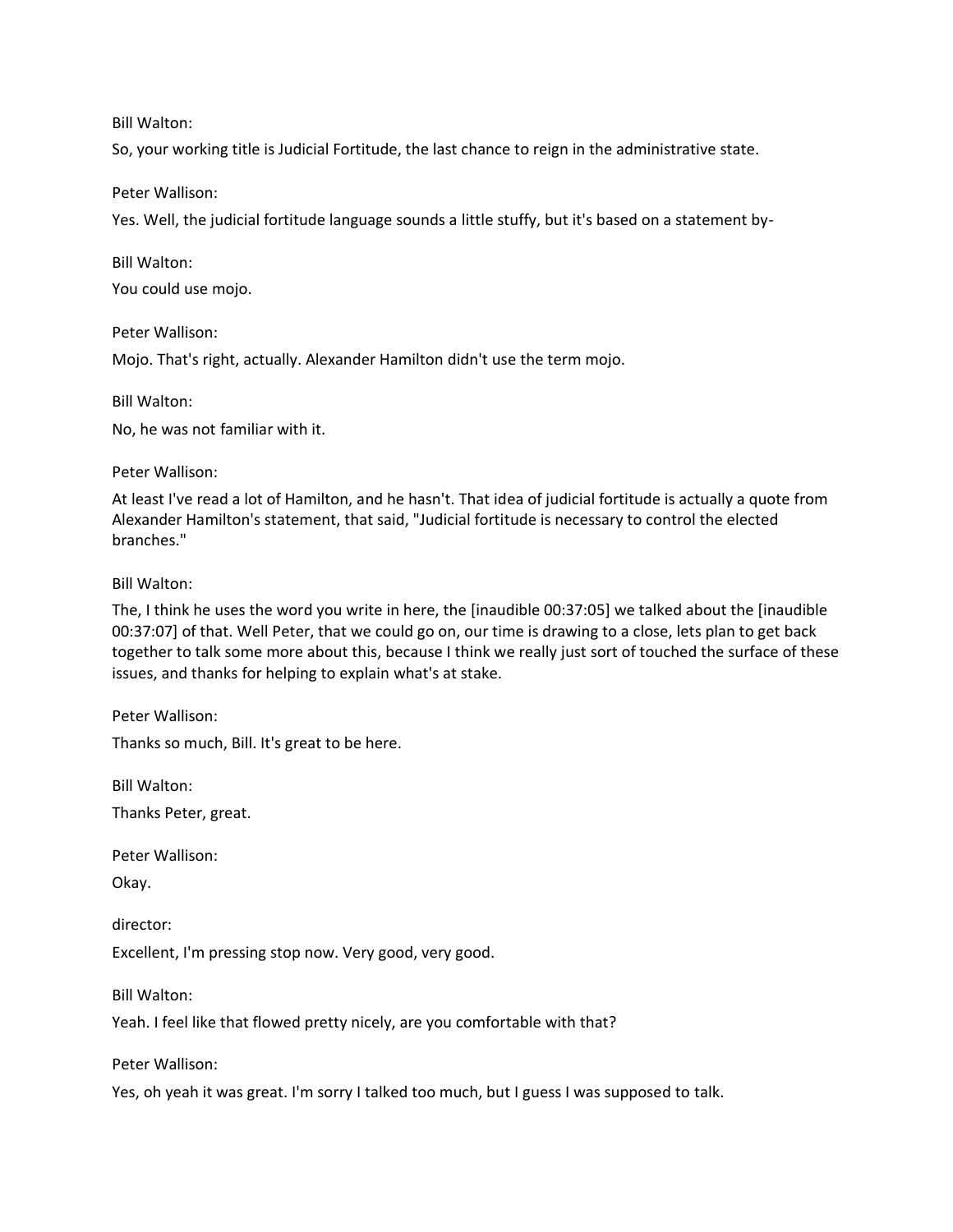Bill Walton: No, no, no you've got the content here, I'm just the comic relief.

Peter Wallison: Well no, I think that's the way it ought to be.

Bill Walton: Yeah, no you've got the content.

Peter Wallison: I can go on and on and let someone-

Bill Walton:

No, in a sense it's a conversation, but it's really not, that went great. We covered a lot of very, I think potential, whether you agree or disagree, did you understand what the issues were?

director: Yup, absolutely. I did, very understandable.

Peter Wallison: Well great. I'll look forward to seeing this.

Bill Walton:

You'll see it. We'll send you the Vimeo probably in the next, do you think you'll get done tonight?

Speaker 4: What time is it now?

Speaker 5:

It's 3:50.

director: Yeah, close to it. I hope so. I'll try to stay late to-

Bill Walton:

Our process is this, Kenny gets it edited, and he's really good at making this look good, we get a Vimeo done, Maureen sends the audio to, and this has been running, right?

director:

Yes, it's still running.